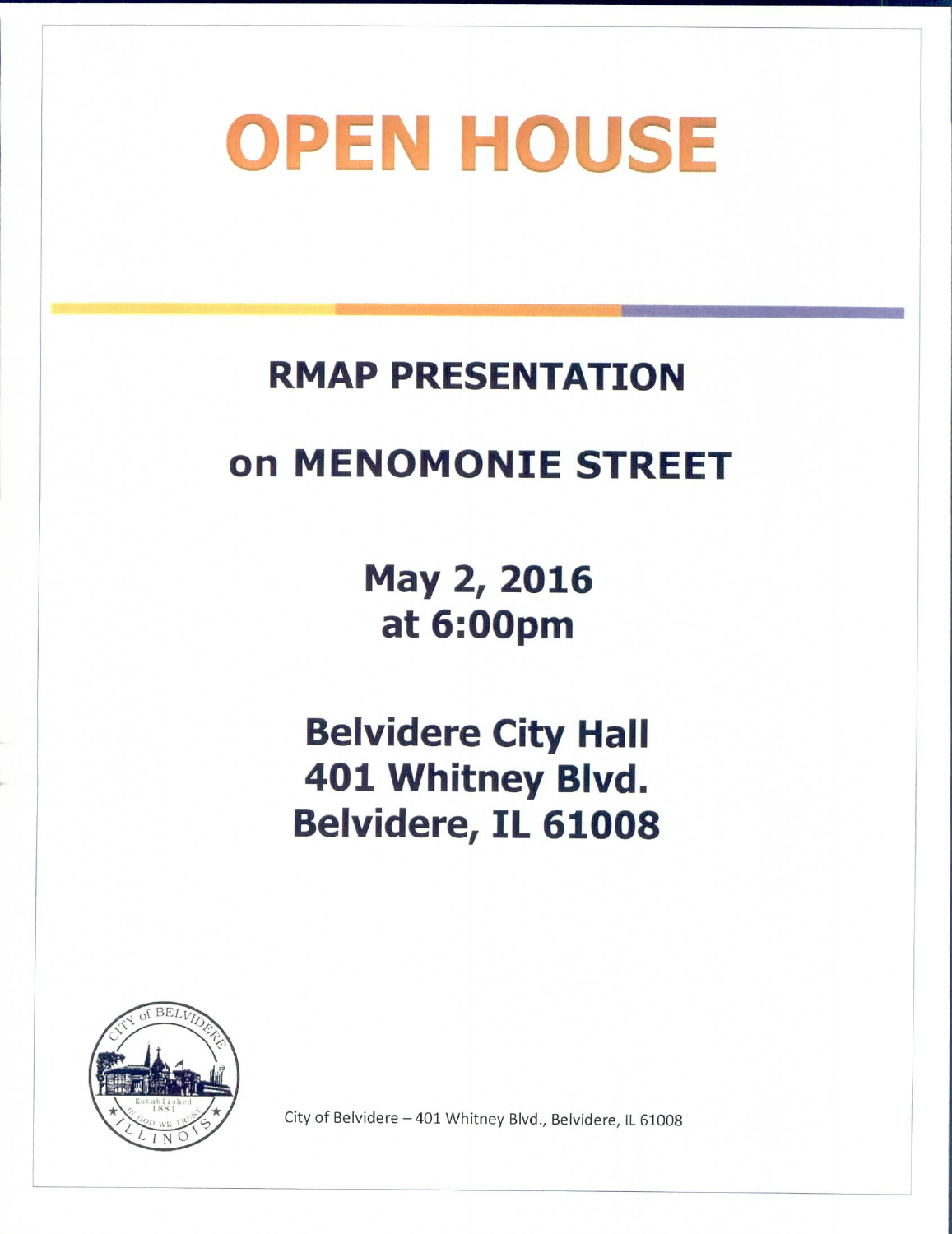State of Illinois) SS Belvidere, Illinois)

# BELVIDERE CITY COUNCIL REGULAR MEETING AGENDA

May 2, 2016

Convened in the Council Chambers, 401 Whitney Blvd, Belvidere IL at 7:00 p.m. Mayor Chamberlain presiding.

1) Roll Call:

- (2) Pledge of Allegiance: Invocation: Mayor Chamberlain.
- 3) Public Comment: (Please register with the City Clerk):
- 4) Approval of minutes of the regular meeting of the Belvidere City Council of April 18, 2016; as presented.
- 5) Public Hearing:
- 6) Special Messages and Proclamations:
- 7) Approval ofExpenditures: None.
- 8) Committee Reports and Minutes of City Officers:
	- A)Belvidere Police Department Overtime Report of April 12, 2016 through April 25, 2016.
	- (B) Belvidere Fire Department Overtime Report of April 13, 2016 through April 26, 2016.
	- C) Minutes of Historic Preservation Commission of March 22, 2016.
	- (D) Minutes of City-County Coordinating Committee of April 13, 2016.
	- (E) Minutes of Historic Preservation Commission of April 26, 2016.
- 9) Unfinished Business:
	- A) Ord.  $\#293H 2^{nd}$  Reading: An Ordinance Dissolving the Special Tax Allocation Fund and Terminating the Designation of the Belvidere Mall Tax Increment Redevelopment Area as a Redevelopment Project Area.
	- B) Ord.  $#297H 2<sup>nd</sup>$  Reading: An Ordinance Amending Section 110-92 Yield Intersections of the City of Belvidere Municipal Code to Add 8<sup>th</sup> Avenue at the Intersection with West 5<sup>th</sup> Street as a Yield Intersection.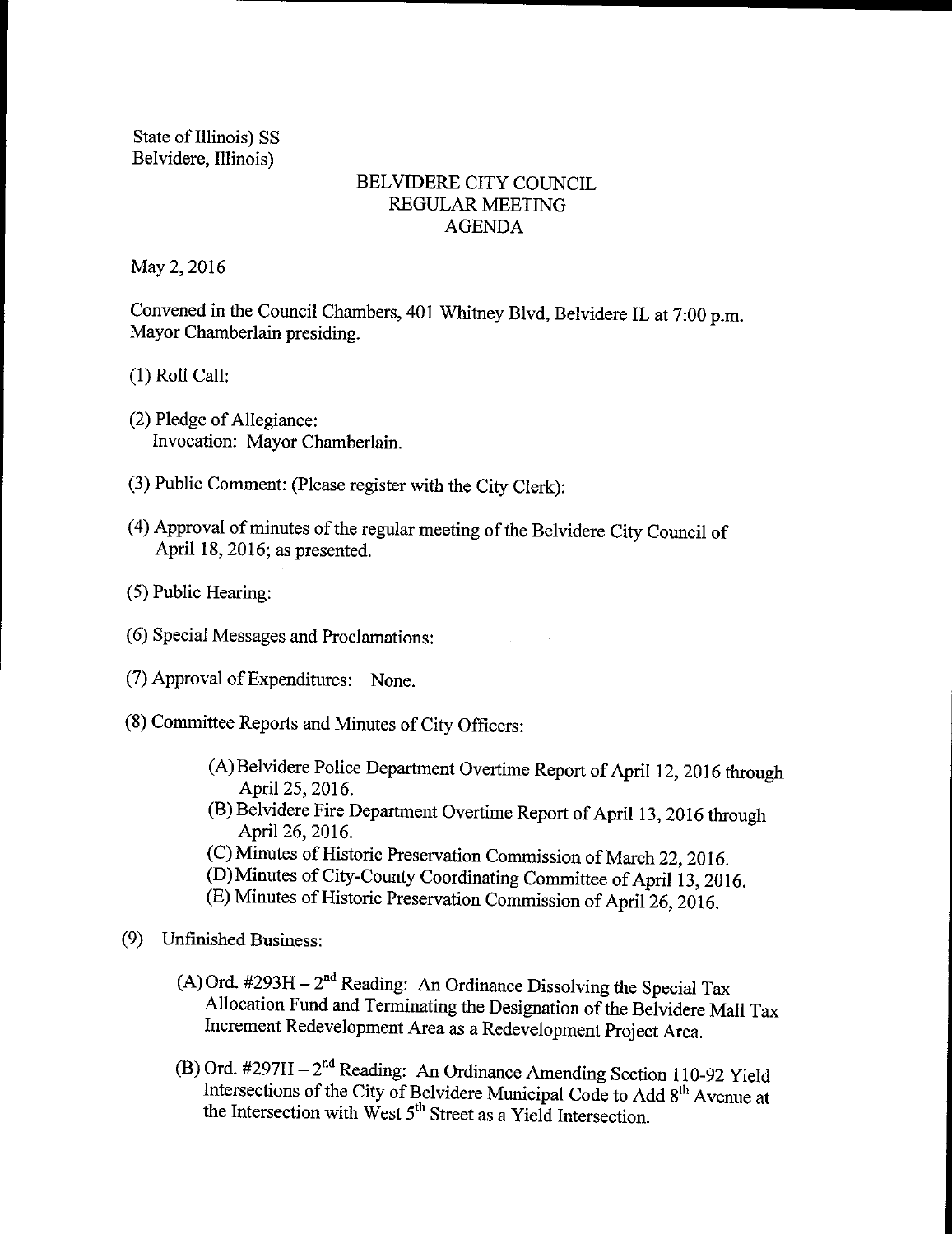- C) Ord. #298H 2<sup>nd</sup> Reading: An Ordinance Granting a Special Use Permit for Indoor and Outdoor Commercial Entertainment within the CB, Central Business District (410 South State Street).
- 10) New Business:

Motions forwarded from City-County Coordinating Committee of April 13, 2016. Motions— Co Chairman Snow:

- (A)Motion to approve TRC invoice  $\#184396$  in the amount of \$1,487.32 and invoice  $\#184206$  in the amount of \$3,710 with a 50/50 split between the County and the City.
- $(B)$  Motion to approve Nijman Franzetti invoice #14604 in the amount of \$345, invoice  $\#14678$  in the amount of \$175 and invoice  $\#14679$  in the amount of \$910 with a 50/50 split between the County and the City.
- (C) Motion to approve Rock River Environmental Solutions invoice #15488994 in the amount of \$2,460.03 with a 50/50 split between the County and the City.
- D) Motion to approve Wilson Electric Company invoice #6603 in the amount of \$230 with a 50/50 split between the County and the City.
- (E) Motion to approve the scope of work by TRC in the amount of \$12,400 with a 50/50 split between the County and the City.
- 11) Adjournment: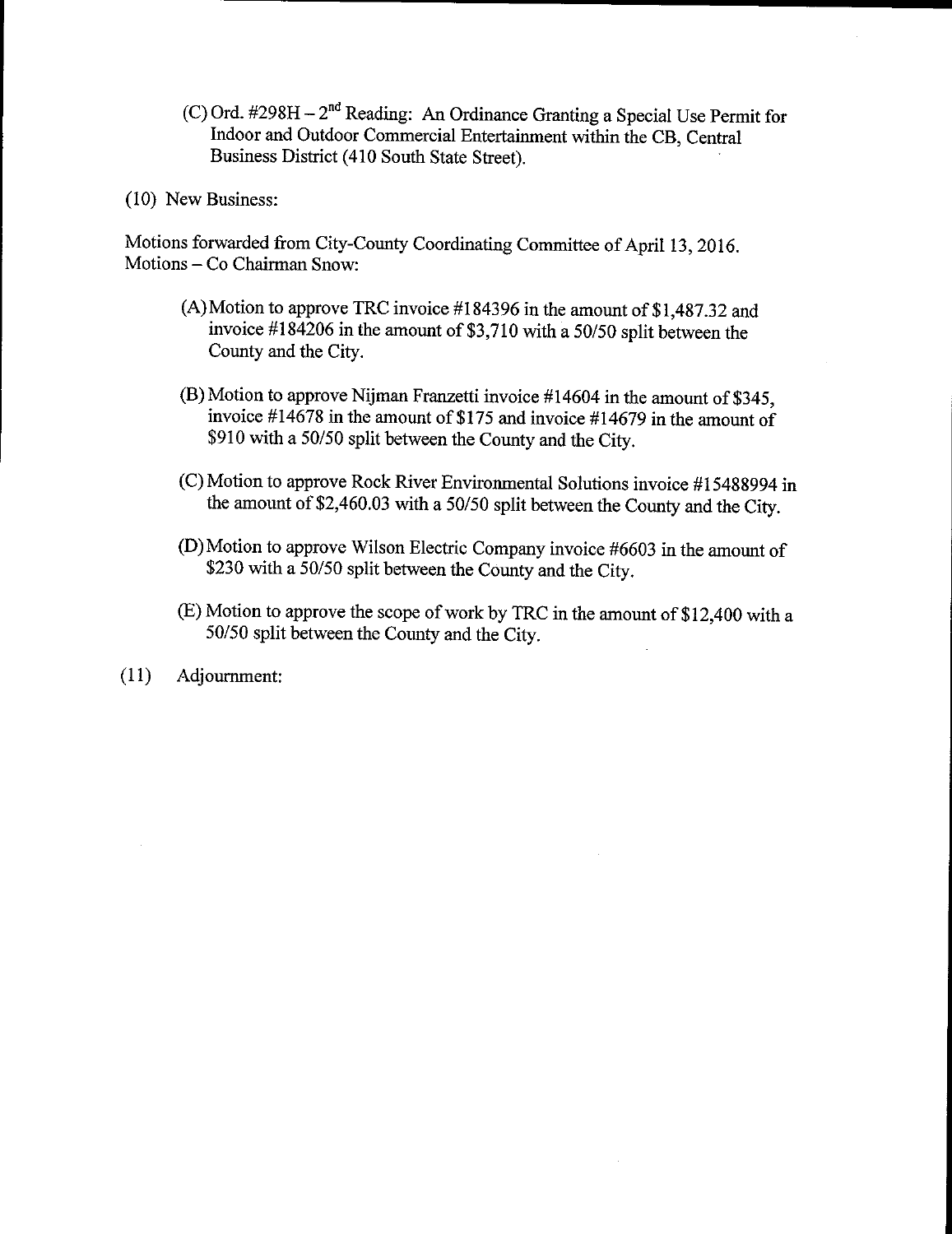State of Illinois SS Belvidere, Illinois

# Belvidere City Council Regular Session **Minutes**

Date: April 18, 2016

Convened in the Belvidere City Council Chambers, 401 Whitney Blvd, Belvidere Illinois at 7 p.m. Mayor Chamberlain presiding:

# 1) Roll Call: Present: D. Arevalo, R. Brooks, J. Sanders, G. Crawford, W. Frank, C. Morris, T. Ratcliffe, M. Sanderson, D. Snow and C. Stevens. Absent: None.

Other staff members in attendance: Budget and Finance Director Becky Tobin, Building Director Lesa Morelock, Street-Water-Sewer Supt. Danny Anderson, Treasurer Brereton, Community Development Planner Gina DelRose, Fire Chief Hyser, Police Chief Noble, City Attorney Drella and City Clerk Arco.

- (2) Pledge of Allegiance: Invocation: Mayor Chamberlain:
- 3) Public Comment:
- 4) Approval of Minutes:
	- (A) Approval of minutes of the regular meeting of the Belvidere City Council of April 4, 2016; as presented.

Motion by Ald. Crawford,  $2^{nd}$  by Ald. Frank to approve the minutes of the regular meeting of the Belvidere City Council of April 4, 2016. Roll Call Vote: 10/0 in favor. Ayes: Arevalo, Brooks, Sanders, Crawford, Frank, Morris, Ratcliffe, Sanderson, Snow and Stevens. Nays: None. Motion carried.

- 5) Public Hearing: None.
- 6) Special Messages and Proclamations:
	- A) Mayor Chamberlain reminded council of the Growth Dimension Annual Spring Reception to be held on April 28, 2016.
	- B) Mayor Chamberlain presented a Proclamation for Workers Memorial Day to Ron Welte.
	- C) Mayor Chamberlain presented a proclamation for Comcast Cares Day to Brian Peterson and Dan Kane.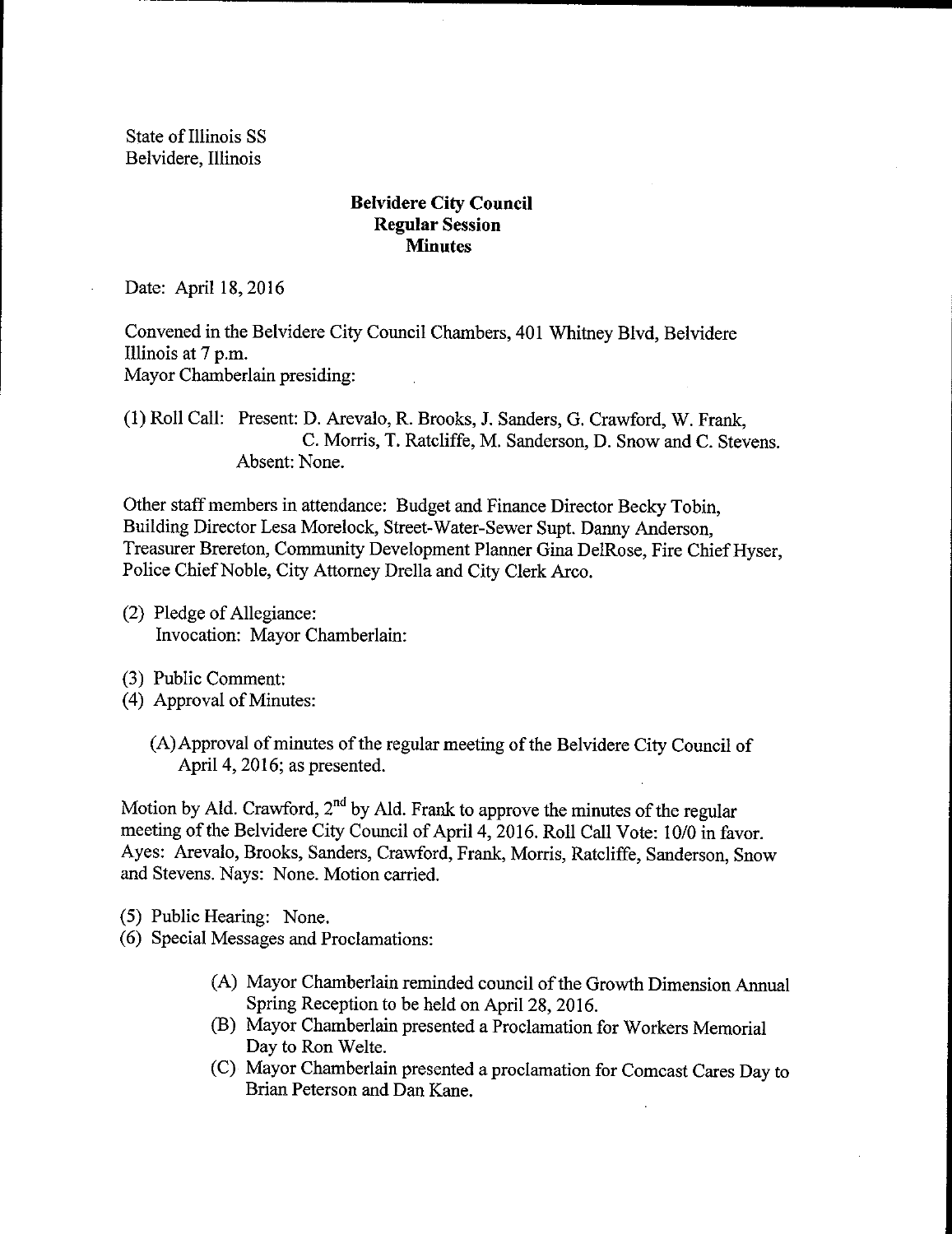# (7) Approval of Expenditures: General & Special Fund Expenditures: \$1,399,930.71 Water & Sewer Fund Expenditures: \$ 361,818.92

Motion by Ald. Snow,  $2^{nd}$  by Ald. Arevalo to approve the General & Special Fund Expenditures in the amount of \$1,399,930.71. Roll Call Vote: 10/0 in favor. Ayes: Brooks, Sanders, Crawford, Frank, Morris, Ratcliffe, Sanderson, Snow, Stevens and Arevalo. Nays: None. Motion carried.

Motion by Ald. Arevalo,  $2^{nd}$  by Ald. Snow to approve the Water & Sewer Fund Expenditures in the amount of \$361, 818.92. Roll Call Vote: 10/0 in favor. Ayes: Sanders, Crawford, Frank, Morris, Ratcliffe, Sanderson, Snow, Stevens, Arevalo and Brooks. Nays: None. Motion carried.

- 8) Committee Reports & Minutes of City Officers:
	- A) Belvidere Police Department Overtime Report of March 29, 2016 through April 11, 2016.
	- B) Belvidere Fire Department Overtime Report of March 30, 2016 through April 12, 2016.
	- C) Building Department Revenue Report of March 2016.
	- D) Belvidere Planning Department Report of March 2016.
	- (E) Monthly Treasurer's Report of March 2016.
	- F) Monthly General Fund Report of March 2016.
	- G) Monthly Water/Sewer Fund Report of March 2016.
	- H) Minutes of City-County Coordinating Committee of March 9, 2016.
	- (I) Minutes of Planning and Zoning Commission of April 12, 2016.

Let the record show these reports and minutes were read and placed on filed.

(J) Minutes of Committee of the Whole – Building, Planning and Zoning and Public Works of April 11, 2016.

Motion by Ald. Crawford,  $2<sup>nd</sup>$  by Ald. Arevalo to approve the minutes of Committee of the Whole—Building, Planning and Zoning and Public Works of April 11, 2016. Roll Call Vote: 10/0 in favor. Ayes: Crawford, Frank, Morris, Ratcliffe, Sanderson, Snow, Stevens, Arevalo, Brooks and Sanders. Nays: None. Motion carried.

- 9) Unfinished Business:
	- (A) Ord. #295H  $-2<sup>nd</sup>$  Reading: An Ordinance Repealing Sections 46-51, 66-40 and 2-154 of the City of Belvidere Municipal Code (Residency).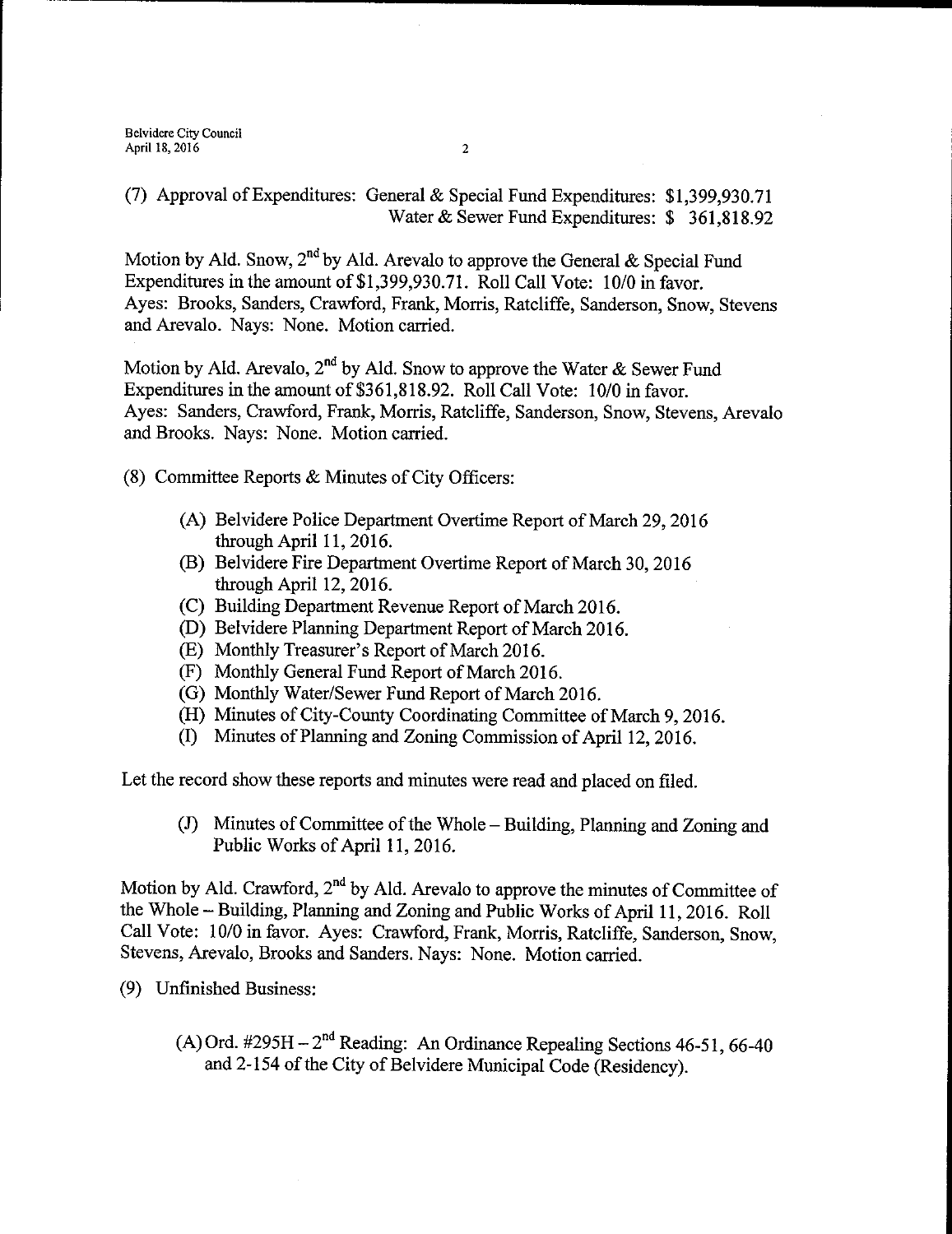Motion by Ald. Snow,  $2^{nd}$  by Ald. Ratcliffe to pass Ord. #295H. Roll Call Vote: 10/0 in favor. Ayes: Frank, Morris, Ratcliffe, Sanderson, Snow, Stevens, Arevalo, Brooks, Sanders and Crawford. Nays: None. Motion carried.

B) Ord.  $\#296H - 2^{nd}$  Reading: An Ordinance Amending Section 78-110 of the City of Belvidere Municipal Code (Solicitation).

Motion by Ald. Sanderson, 2<sup>nd</sup> by Ald. Arevalo to pass Ord. #296H. Roll Call Vote: 10/0 in favor. Ayes: Morris, Ratcliffe, Sanderson, Snow, Stevens, Arevalo, Brooks, Sanderson, Crawford and Frank. Nays: None. Motion carried.

(C) Res. #2041-2016: A Resolution for Maintenance of Streets and Highways by Municipality under the Illinois Highway Code.

Motion by Ald. Snow, 2<sup>nd</sup> by Ald. Arevalo to adopt Res. #2041-2016. Roll Call Vote: 10/0 in favor. Ayes: Ratcliffe, Sanderson, Snow, Stevens, Arevalo, Brooks, Sanders, Crawford, Frank and Morris. Nays: None. Motion carried.

10) New Business:

- A) Ord.  $#293H 1$ <sup>st</sup> Reading: An Ordinance Dissolving the Special Tax Allocation Fund and Terminating the Designation of the Belvidere Mall Tax Increment Redevelopment Area as a Redevelopment Project Area.
- B) Ord. #297H 1<sup>st</sup> Reading: An Ordinance Amending Section 110-92 Yield Intersections of the City of Belvidere Municipal Code to Add 8<sup>th</sup> Avenue at the Intersection with West  $5<sup>th</sup>$  Street as a Yield Intersection.
- C) Ord. #298H 1<sup>st</sup> Reading: An Ordinance Granting a Special Use Permit for Indoor and Outdoor Commercial Entertainment within the CB, Central Business District( 410 South State Street).

Let the record show Ordinances #293H, #297H and #298H were placed on file for first reading.

(D) Res. #2041-2016: A Resolution for Maintenance of Streets and Highways by Municipality under the Illinois Highway Code.

Motion by Ald. Snow, 2<sup>nd</sup> by Ald. Arevalo to adopt Res. #2041-2016. Roll Call Vote: 10/0 in favor. Ayes: Ratcliffe, Sanderson, Snow, Stevens, Arevalo, Brooks, Sanders, Crawford, Frank and Morris. Nays: None. Motion carried.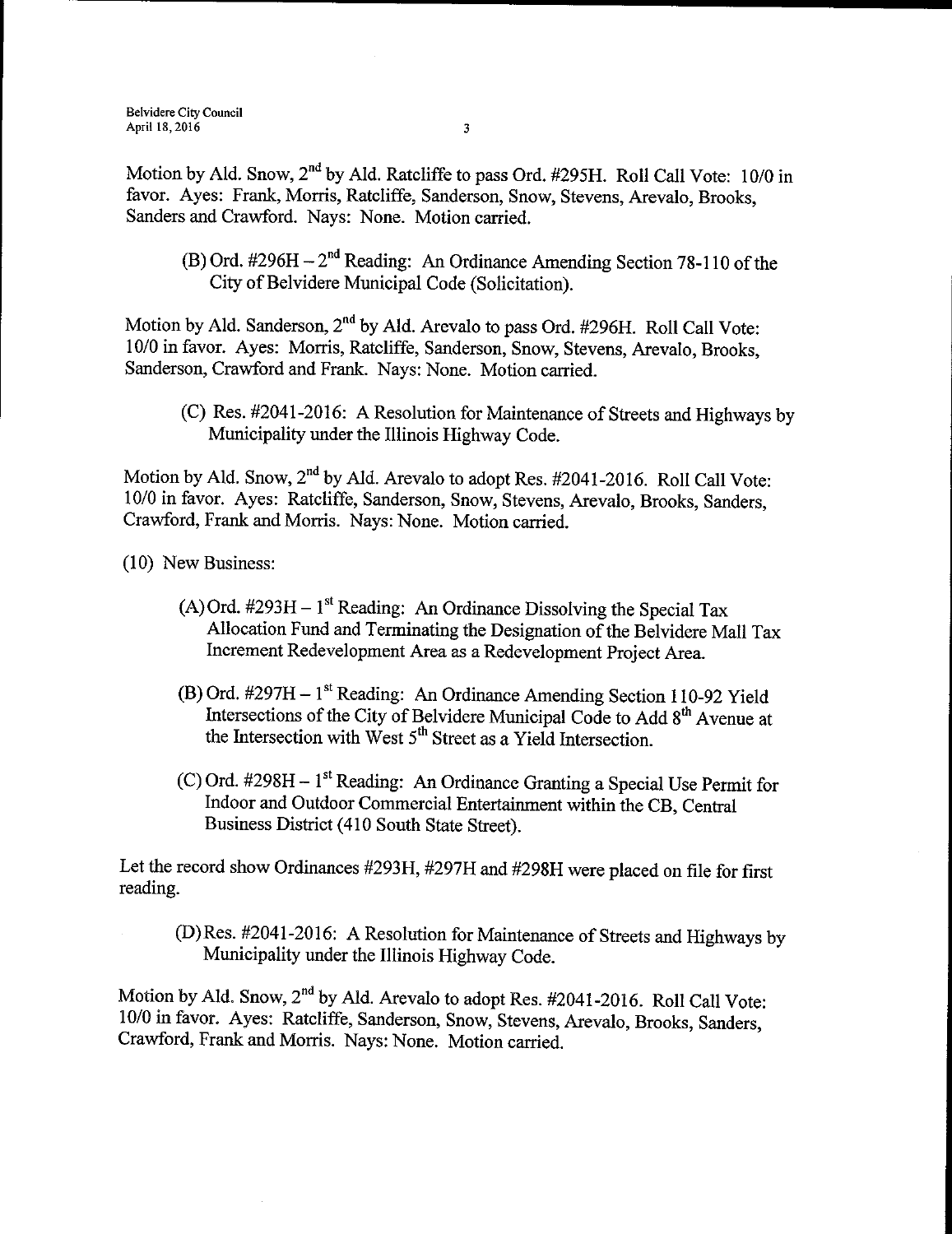Motions forwarded from City-County Coordinating Committee of March 9, 2016.

- (A)Motion to approve TRC invoice  $\#180947$  in the amount of \$6,322.11 with a 50/50 split between the County and the City. Roll Call Vote: 10/0 in favor. Ayes: Sanderson, Snow, Stevens, Arevalo, Brooks, Sanders, Crawford, Frank, Morris and Ratcliffe. Nays: None. Motion carried.
- $(B)$  Motion to approve Nijman Franzetti invoice #14511 in the amount of \$840 with a 50/50 split between the County and the City. Roll Call Vote: 10/0 in favor. Ayes: Snow, Stevens, Arevalo, Brooks, Sanders, Crawford, Frank, Morris, Ratcliffe and Sanderson. Nays: None. Motion carried.

Motions forwarded from Committee of the Whole— Building, Planning and Zoning and Public Works of April 11, 2016. Alderman Brooks thanked the Lions Club for all that they do.

- A) Motion to accept the \$7,500 donation from the Belvidere Lions Club for the purchase of plant material for the 2016 Streetscape Rehabilitation Project. Roll Call Vote: 10/0 in favor. Ayes: Stevens, Arevalo, Brooks, Sanders, Crawford, Frank, Morns, Ratcliffe, Sanderson and Snow. Nays: None. Motion carried.
- B) Motion to authorize the remaining\$ 4,200 for the purchase of plant material for the 2016 Streetscape Rehabilitation Project from the Capital Fund. Roll Call Vote: 10/0 in favor. Ayes: Arevalo, Brooks, Sanders, Crawford, Frank, Morris, Ratcliffe, Sanderson, Snow and Stevens. Nays: None. Motion carried.
- C) Motion to approve purchase of <sup>a</sup> used 2014 arrow board from United Rentals in the amount of \$4,250. The cost of this equipment will be split between the water, sewer and street department as follows: Water line item 61-5-810-6040 for \$1,500; Sewer line item 61-5-830-7040 for \$1,500 and Street line item 01-5-310-6020 for \$1,250. Roll Call Vote: 10/0 in favor. Ayes: Brooks, Sanders, Crawford, Frank, Morris, Ratcliffe, Sanderson, Snow, Stevens and Arevalo. Nays: None. Motion carried.
- D) Motion to approve the proposal from Dorner Company in the amount of \$7,765 for the replacement of the valve and actuator on the bypass line to the retention pond at the WWTP. This work will be paid for from line item 61- 5-820-6010. Roll Call Vote: 10/0 in favor. Ayes: Sanders, Crawford, Frank, Morris, Ratcliffe, Sanderson, Snow, Stevens, Arevalo and Brooks. Nays: None. Motion carried.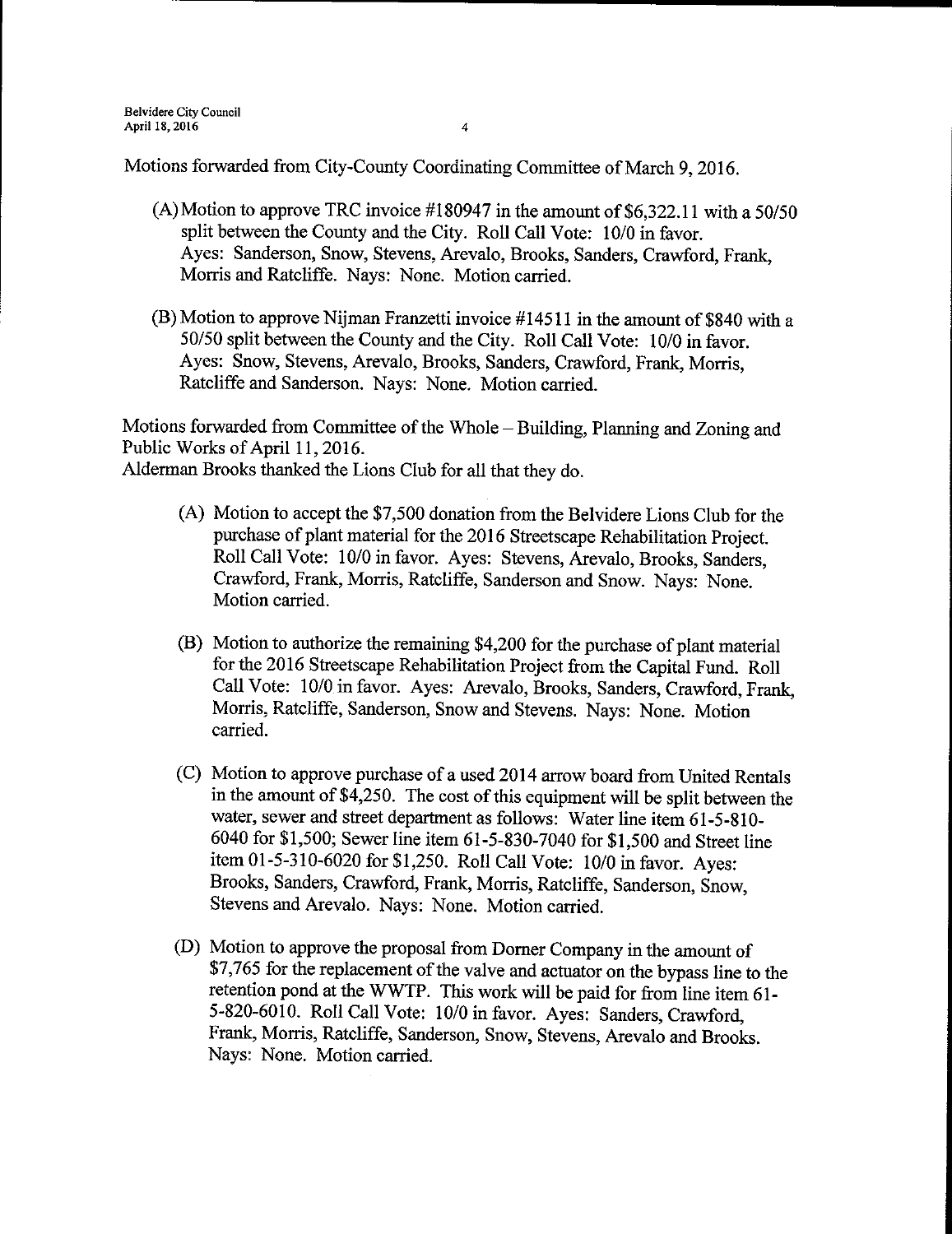- E) Motion to approve the proposal from William Charles Electric in the amount of\$ 16,000 to install camera detection equipment at the intersection of Appleton Road and West Lincoln Avenue. The 2017 budget includes \$20,000 in the Capital Fund to complete this work. Roll Call Vote: 10/0 in favor. Ayes: Crawford, Frank, Morris, Ratcliffe, Sanderson, Snow, Stevens, Arevalo, Brooks and Sanders. Nays: None. Motion carried.
- F) Motion to approve entering into an agreement with Lakeland Biologists for the Farmington Ponds Annual Maintenance Program at an estimated cost of \$10,000 based on their proposal dated March 20, 2016. This work will be paid for from the Farmington Ponds Special Service Area. The maintenance budget for the Farmington Ponds is \$25,000. Roll Call Vote: 10/0 in favor. Ayes: Frank, Morris, Ratcliffe, Sanderson, Snow, Stevens, Arevalo, Brooks, Sanders and Crawford. Nays: None. Motion carried.
- $(G)$  Motion to approve assuming the remainder of the contract  $(3 \text{ years})$  for the Community Development Department copier with the Gordon Flesch Company. Roll Call Vote: 9/1 in favor. Ayes: Morris, Ratcliffe, Snow, Stevens, Arevalo, Brooks, Sanders, Crawford and Frank. Nays: Sanderson. Motion carried.
- (H) Motion to accept the Enbridge Safe Community Program Grant in the amount of \$1,000 from the Enbridge Energy Company for the programming of portable radios and purchase of portable radio batteries and belt clips for our VIP Program. Roll Call Vote: 10/0 in favor. Ayes: Ratcliffe, Sanderson, Snow, Stevens, Arevalo, Brooks, Sanders, Crawford, Frank and Morris. Nays: None. Motion carried.
- I) Motion to approve applying for the OJJDP FY2016 Comprehensive Antigang Strategies and Programs Grant. Roll Call Vote: 10/0 in favor. Ayes: Sanderson, Snow, Stevens, Arevalo, Brooks, Sanders, Crawford, Frank, Morris and Ratcliffe. Nays: None. Motion carried.
- (J) Motion to accept the Enbridge Corporation Donation of  $$1,900$  for the purchase of hazardous material equipment( over pack drums). Roll Call Vote: 10/0 in favor. Ayes: Snow, Stevens, Arevalo, Brooks, Sanders, Crawford, Frank, Morris, Ratcliffe and Sanderson. Nays: None. Motion carried.

# 11) Adjournment:

Motion by Ald. Snow, 2nd by Ald. Crawford to adjourn at 7:36 p.m. Aye voice vote carried. Motion carried.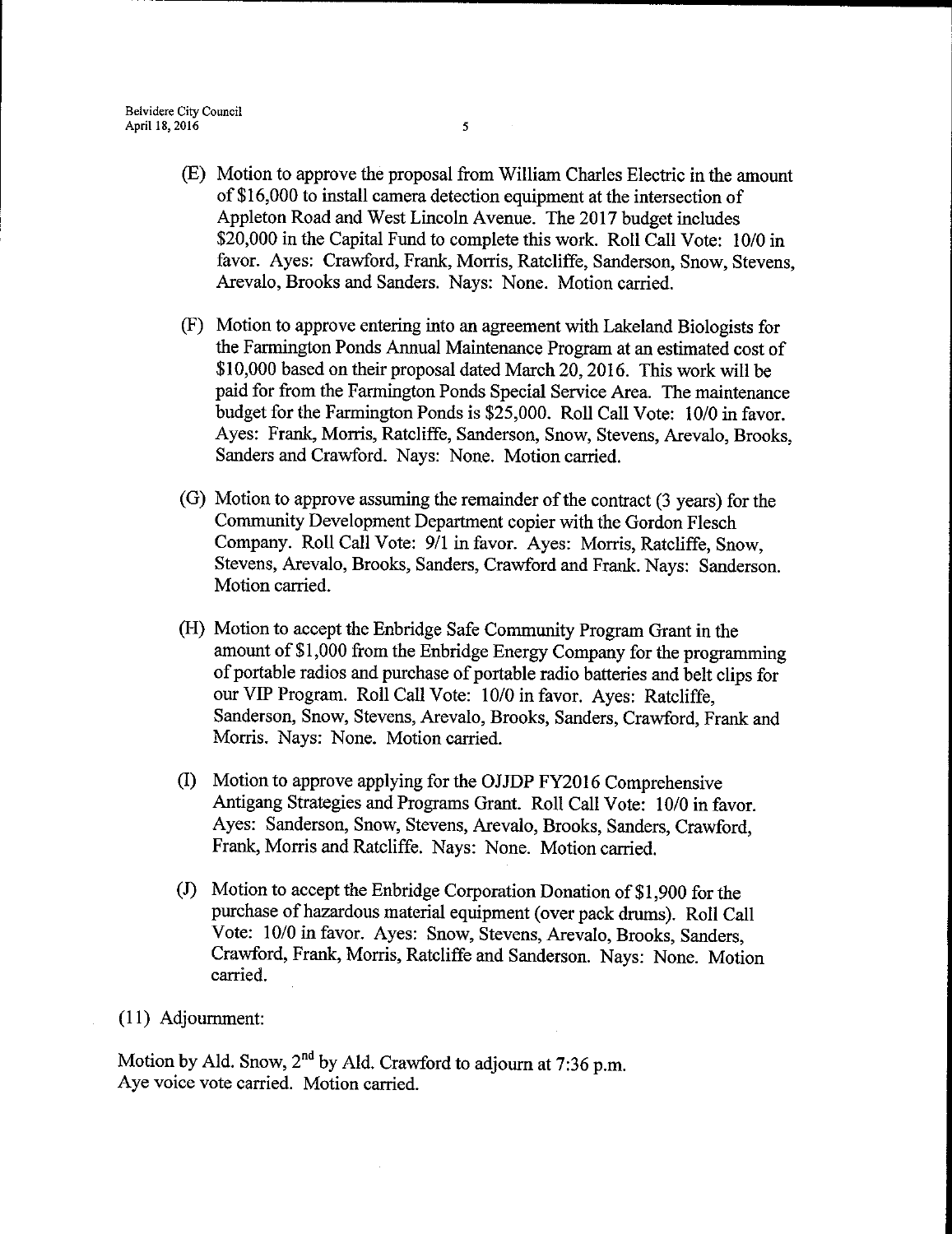# CITY OF BELVIDERE HISTORIC PRESERVATION COMMISSION MINUTES March 22, 2016 5:30 pm City Council Chambers

ROLL CALL Members Present: Staff Present: Anna Gill Pivoras Filitsa Platopoulos Kris Bryan, Vice Chair

Becky Tobin, Chair Gina DelRose, Community Development Planner

# Members Absent

David Kummerow Belinda Roberts Lisa Kummerow

With a quorum present, Chair Becky Tobin called the meeting to order at 5:35 pm.

Minutes: It was moved and seconded (Bryan/Platopoulos) to approve the minutes from the February 23, 2016 meeting. The motion carried unanimously.

# PUBLIC COMMENT: None

# UNFINISHED BUSINESS:

# Work Plan

Awards Program, 2016: Becky Tobin stated that she has begun receiving RSVP's via e-mail.

Gina DelRose stated that the Community Development Department received an RSVP for 18 people.

Kris Bryan stated that it sounds like there could be a large crowd which is a good thing.

Filitsa Platopoulos agreed.

Becky Tobin stated that Kathy Miller is unable to create the invitations as originally planned. Catherine Crawford and Cara Whetsel are working on a new design layout. Becky Tobin stated that the awards and food still need to be ordered.

Kris Bryan stated that the commission should advertise the fall historic home tour at the awards program.

Becky Tobin stated that the October historic home tour will include several houses along East Lincoln Avenue.

Kris Bryan said it would be good for the event to remain in one neighborhood; a bus will not be needed in this case.

Gina DelRose stated that a fortune teller could be present at one of the houses to play on the haunted' theme.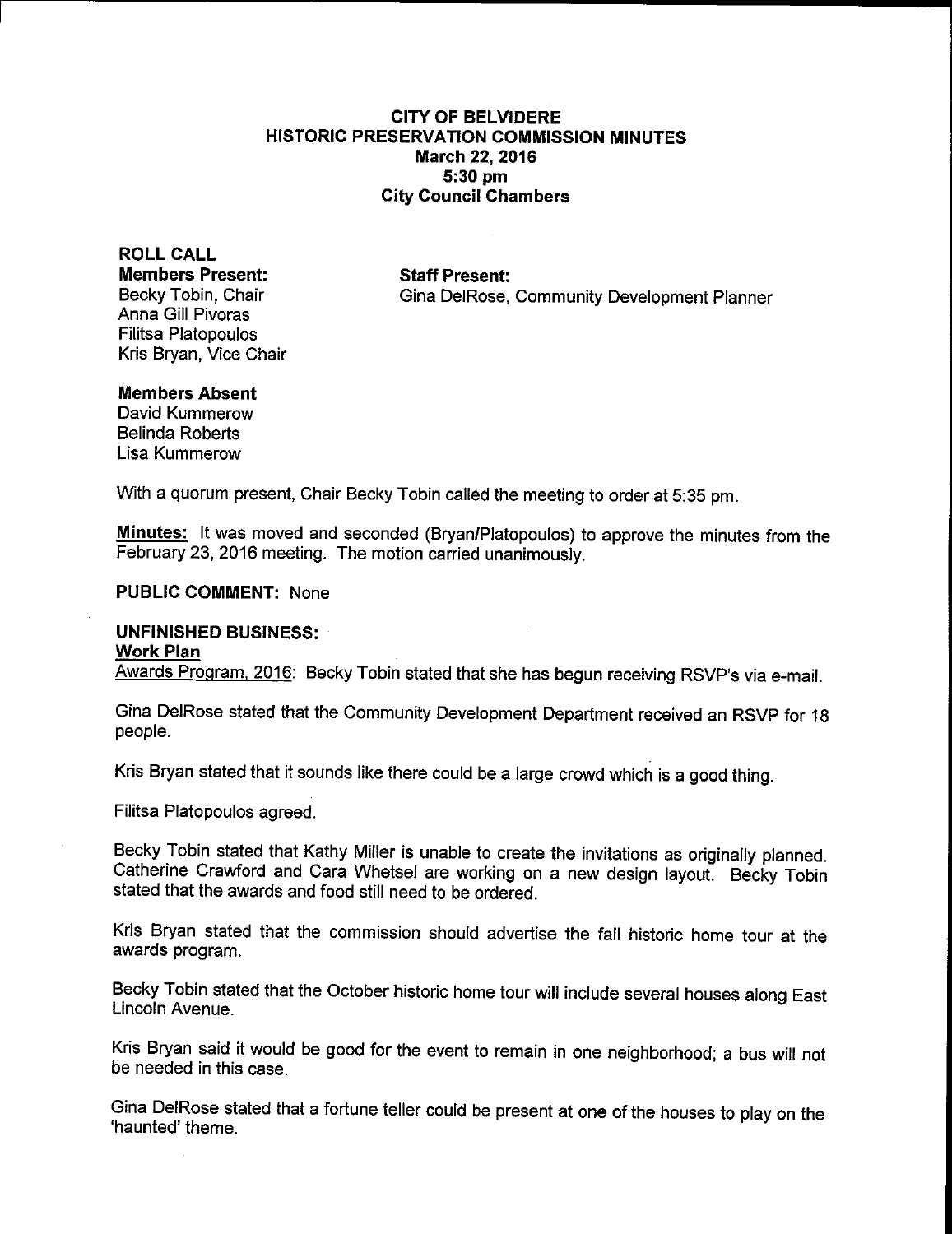# City of Belvidere Historic Preservation Commission March 22, 2016 Page 2 of 4

 $\vert$ 

Kris Bryan stated that a storyteller could be present at another house as well.

Anna Gill Pivoras stated that someone could dress up as "Nellie" in her wedding dress a reference to one of the local hauntings).

Becky Tobin stated that the awards themselves will be the same style as last year;Kathy Miller will be receiving an award as well.

Filitsa Platopoulos and Kris Bryan agreed.

Becky Tobin stated that Cara Whetsel is providing the table decorations.

Anna Gill Pivoras stated that the Boone County Historical Museum is providing the sound system.

Becky Tobin stated that the commission still needs to secure sponsors for the awards program.

Kris Bryan recommended several past sponsors be contacted.

Filitsa Platopoulos suggested contacting Jack Wolf Chrysler Jeep since the family is receiving an award.

Becky Tobin stated that invitations and letters need to be sent out.

Kris Bryan suggested advertising the award on the commission's Facebook page.

Becky Tobin stated that since the awards program is by invitation only she did not want to publicly post anything until after the event.

Gina DelRose questioned if books will be for sale at the event.

The commission agreed to have books for sale.

Becky Tobin questioned if Lee Gardner played at last year's event.

Filitsa Platopoulos stated that he did not.

Promotional / Fund Raising Events: Becky Tobin stated that the earlier conversation will be discussed in May.

Phase II Survey: Becky Tobin stated that Kathy Miller had talked to Duane Hagerty; the survey is in progress.

Leath Warehouse Update: Becky Tobin stated the company is still interested;the Mayor will attempt to talk to them this week. Hopefully there will be another site visit in June.

Maintenance Small Grant/Notification letters: Becky Tobin stated that the commission discussed this item last month and usually sends out a request for grant applications this time of year. Ms. Tobin stated that Kathy Miller sent letters out to homeowner'<sup>s</sup> notifying them of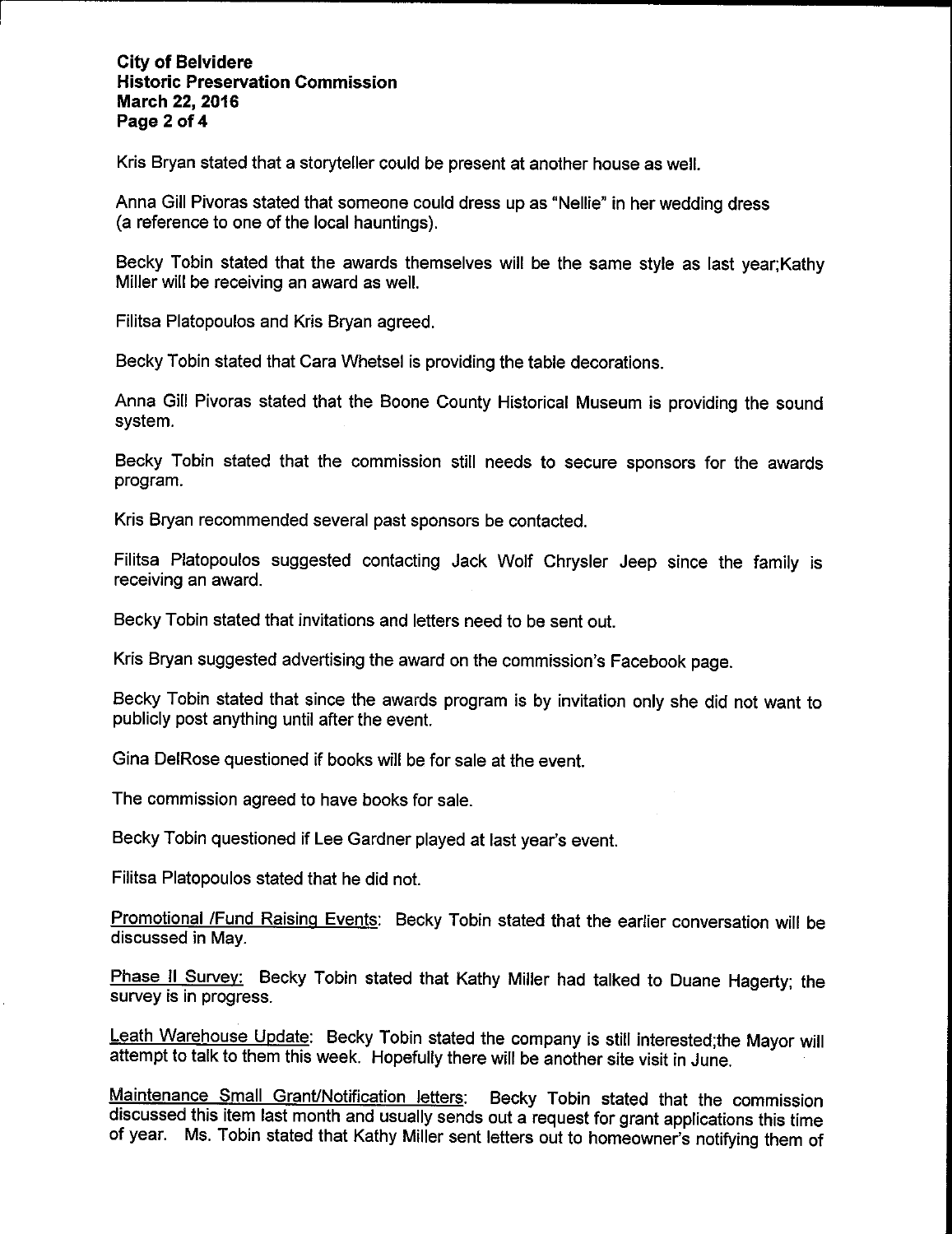# City of Belvidere Historic Preservation Commission March 22, 2016 Page 3 of 4

the grant. There is approximately \$3,500 in the grant fund. Becky Tobin stated that the commission's fundraising efforts go into a grant fund; landmark properties are eligible to apply for help with exterior renovations.

Anna Gill Pivoras asked if that fund was the same as the CLG Grant.

Becky Tobin said no. The CLG Grant is a state program to help pay for surveys.

Gina DelRose questioned if a downtown property owner has approached the commission regarding grant funds to help pay for window replacements they had previously discussed.

Becky Tobin said that person has done so; however, a certificate of appropriateness must be secured first. The individual has not requested the certificate yet.

Expenditures: Becky Tobin stated that the commission sold a book; the balance of the Blackhawk Bank account is \$3444.48.

# OTHER BUSINESS:

Images of America Belvidere and Boone County-Kris Bryan stated that he can help advertise the book.

Gina DelRose stated the books can be for sale at the awards program.

Anna Gill Pivoras stated that the books can be sold at Hometown Christmas and Heritage Days.

Becky Tobin stated that the books can be sold at the Boone County Fair.

Kris Bryan stated that the talk radio stations can help advertise the commission's events and books.

Becky Tobin stated that the events and books can be advertised on Channel 20.

Gina DelRose suggested BNNHS Radio.

Anna Gill Pivoras suggested an ad in the Belvidere Daily Republican.

Kris Bryan suggested an ad in the Boone County Shopper.

# NEW BUSINESS:

Certificate of Appropriateness- Becky Tobin stated that the commission has not received any documentation from the Ida Public Library regarding the house they intend to demolish. Becky Tobin stated that they may be rethinking their land use plans.

# DISCUSSION:

Landmark homeowners' social event-<br>Becky Tobin stated that David Kummerow was working on the event.

Filitsa Platopoulos stated that David Kummerow was preparing <sup>a</sup> letter to send out.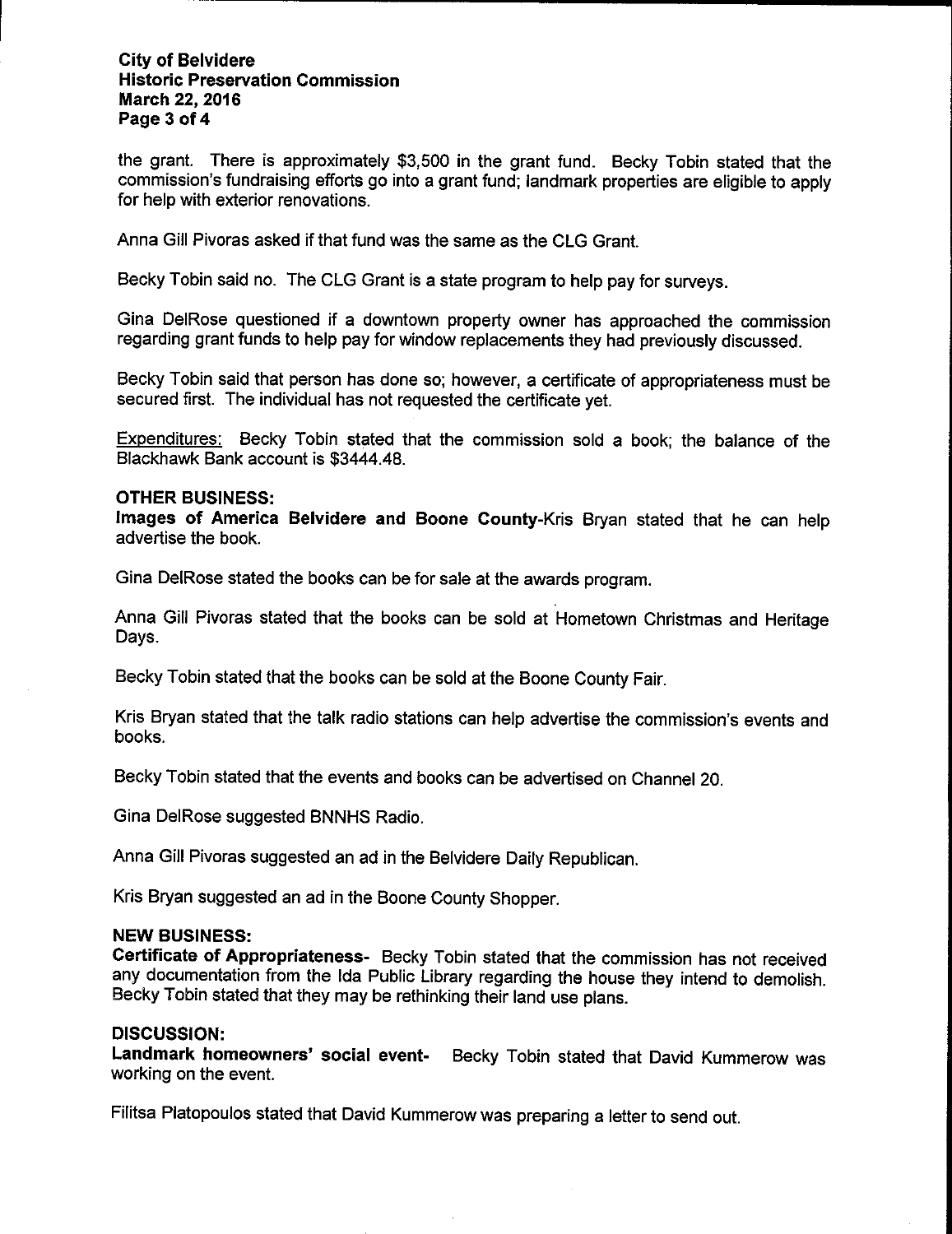# City of Belvidere Historic Preservation Commission March 22, 2016 Page 4 of 4

Kris Bryan stated that incorporating a "dos and donts" workshop would be a good idea.

# **COMMUNICATIONS/PLANNING REPORTS:**

Filitsa Platopoulos questioned which commission member is presenting which award.

Kris Bryan suggested limiting the amount of grants a property owner can be awarded since funds are limited.

Gina DelRose suggested mentioning the grant in the awards program's booklet so that more property owners can learn about the grant.

Becky Tobin stated that the grant is only for landmark properties. Should it be expanded to other properties?

Kris Bryan stated no.

Becky Tobin stated that some other properties could use the assistance and some properties should be landmarked but are not.

Kris Bryan stated those were valid points.

Kris Bryan stated that he was able to salvage some bricks, the tin ceiling and the sink from the old Manley Motors building.

NEXT MEETING DATE: April 26, 2016

ADJOURNMENT: The meeting was adjourned at 6:07 pm.

Recorded by

Gina DelRose, Community Development Planner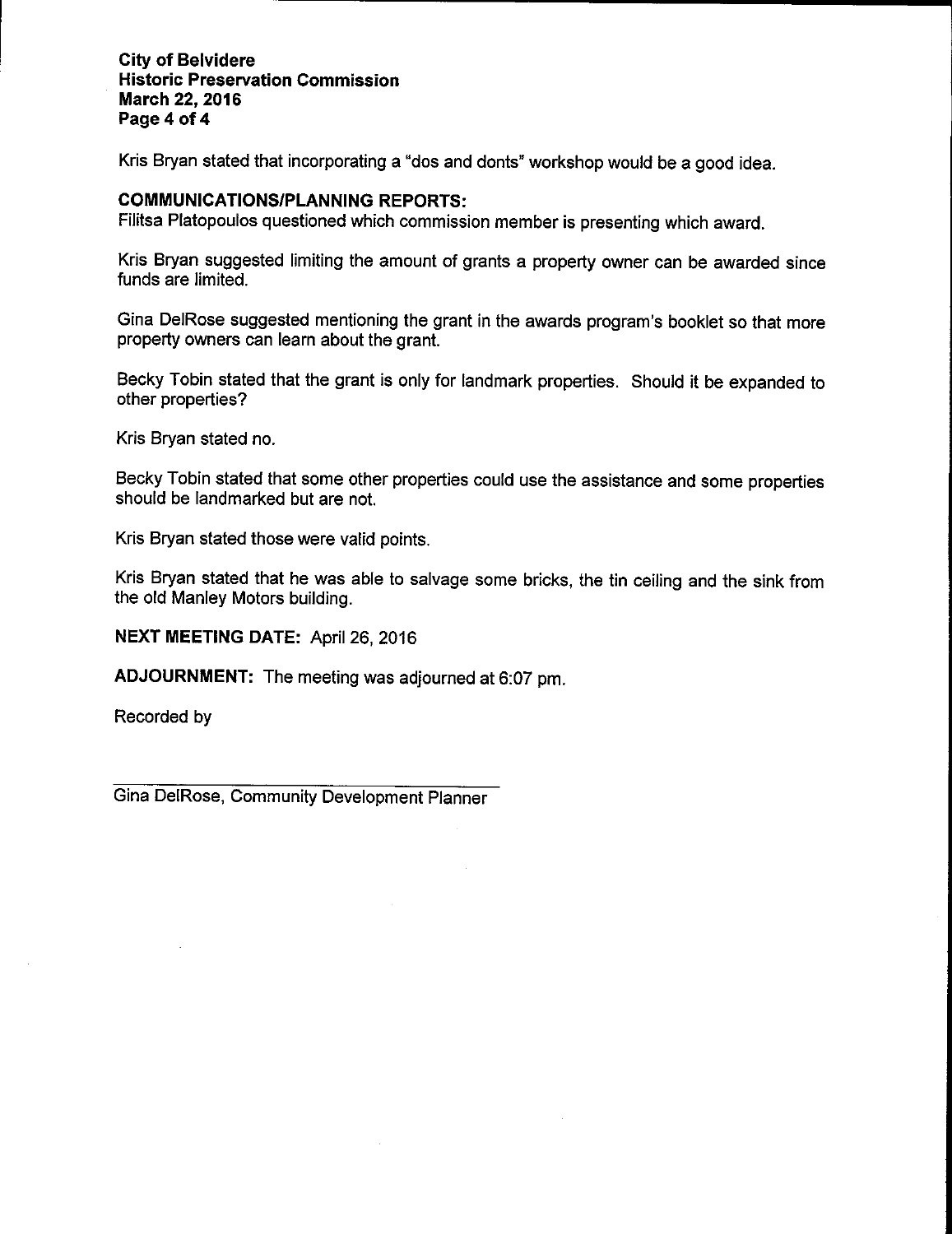# CITY-COUNTY COORDINATING COMMITTEE MINUTES April 13, 2016 at 6:30 p.m. County Board Room, 1212 Logan Avenue

# CALL TO ORDER

The meeting of the City-County Coordinating Committee was called to order at 6:30 p.m. by Co-Chairman Craig Schultz.

#### ROLL CALL

| County:                    | City:                          | Others:       |
|----------------------------|--------------------------------|---------------|
| Craig Schultz, Co-Chairman | Dan Snow, Co-Chairman          | Ken Terrinoni |
| Cathy Ward, Vice-Chairman  | Clayton Stevens, Vice Chairman |               |
| Kenny Freeman              | Daniel Arevalo                 |               |
| <b>Brad Stark</b>          | Wendy Frank                    |               |
| Cory Lind                  | Mark Sanderson                 |               |
|                            |                                |               |
| Members Absent:            | Members Absent:                |               |

#### APPROVAL OF MINUTES

A motion was made by Wendy Frank to approve the minutes of the March 9, 2016' committee meeting as presented. Motion seconded by Mark Sanderson. Motion passed ( $10-0$ ).

# **APPROVAL OF AGENDA**

A motion was made by Brad Stark to approve the agenda as presented. Motion seconded by Mark Sanderson. Cathy Ward asked to add an update on the planning department and people that are being hired (8.4); discuss the train  $(8.5)$ ; and the animal shelter event  $(8.6)$ . Discussion was held.

A motion was made by Mark Sanderson to approve the agenda as amended. Motion seconded by Cathy Ward. Motion passed (9-1) with Brad Stark voting ney.

# **PUBLIC COMMENT**

# **PUBLIC COMMENT**

Dan Snow referred to an email regarding graffiti on a stop sign and stated he has an issue that the County does not have ordinance require removal of graffiti. There is a sign on Beloit Road he discussed. Mr. Snow discussed this at a township meeting and was told they will not change the sign. Discussion was held. Mr. Terrinoni said he will follow up with this.

# **E-911 REPORT - PUBLIC SAFETY BUILDING**

# 911 REPORT

Mr. Terrinoni said Lt. Gay send apologizes he was unable to attend the meeting tonight. He wanted Mr. Terrinoni to pass along that they should be making an offer this week on the records position. They now have sixteen dispatchers for the first time in five (5) years. Discussion was held. Mr. Terrinoni also discussed technology upgrade issues on the phone system for communication at the Public Safety Building. This will be a 2017 budget discussion and the cost is approximately \$500,000 to replace this equipment. Discussion was held. The other communication technology is the Next Generation 911 that will be very, very costly. There is a ten (10) County group looking at this project and reviewed where this process is at.

#### FY 2016 FINANCIAL REPORT

Mr. Terrinoni said the Public Safety financials look good and might see overtime start to trend down and discussed the report with the committee.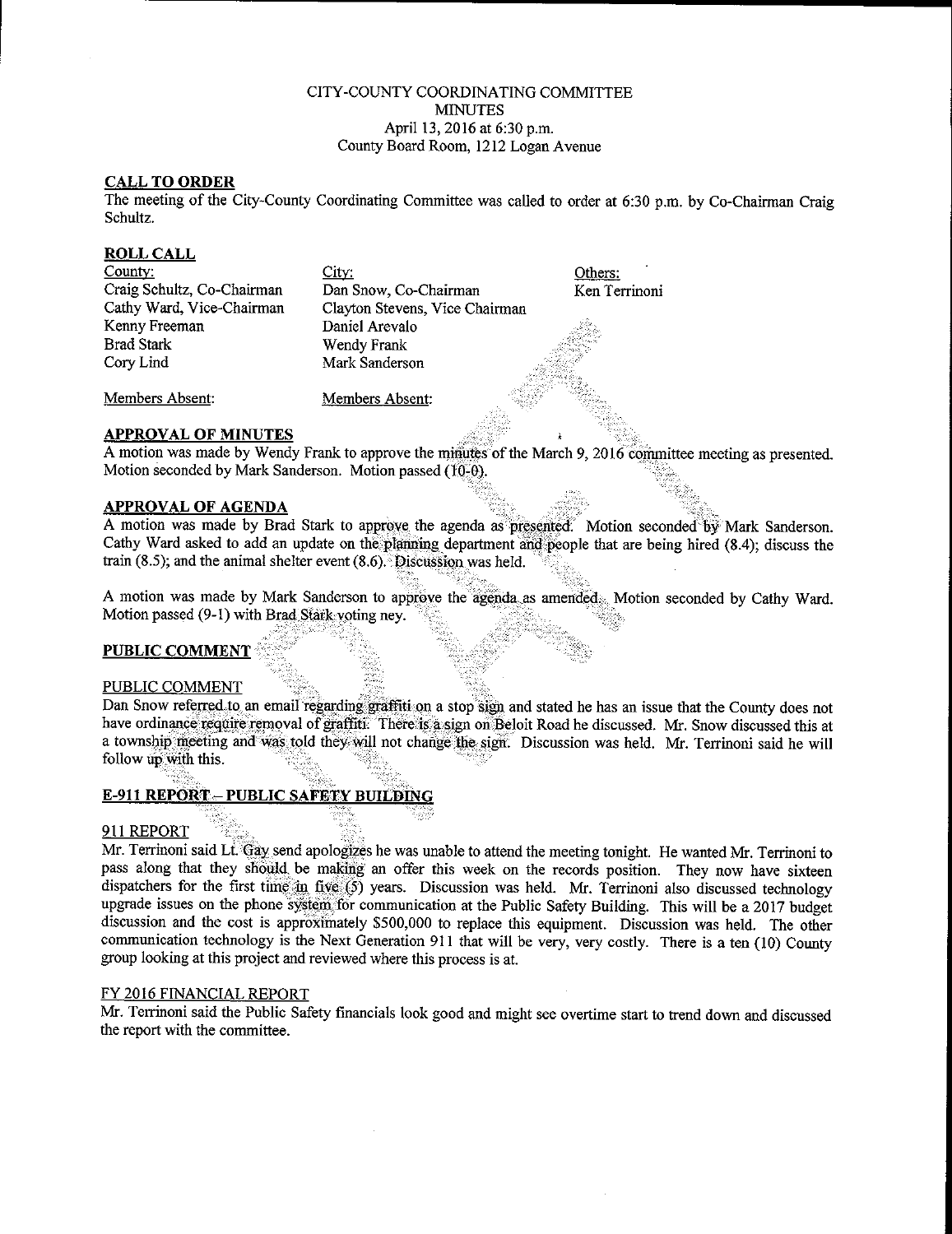City-County Coordinating Committee Minutes April 13, 2016 Page Two

# **LANDFILL**

# APPROVAL OF INVOICE: TRC

A motion was made by Brad Stark to approve TRC Invoice #184396 in the amount of \$1,487.32 and Invoice #184206 in the amount of \$3,710.00 with a 50/50 split between the County and the City. Motion seconded by Cathy Ward. Motion passed (10-0).

## APPROVAL OF INVOICE: NIJMAN FRANZETTI LLP

A motion was made by Brad Stark to approve Nijman Franzetti Invoice #14604 in the amount of \$345.00, Invoice #14678 in the amount of \$175.00 and Invoice #14679 in the amount of \$910.00 with a 50/50 split between the County and the City. Motion seconded by Cory Lind. Motion passed (10-0):

# ROCK RIVER ENVIRONMENTAL SOLUTIONS

A motion was made by Brad Stark to approve Rock River Environmental Solutions Invoice 415488994 in the amount of \$2,460.03 with a 50/50 split between the County and the City. Motion seconded by Cory Lind. Motion passed (10-0).

# WILSON ELECTRIC COMPANY

A motion was made by Brad Stark to approve Wilson Electric Company-Invoice #6603 in the amount of \$230.00 with a 50/50 split between the County and the City. Motion seconded by Mark Sanderson. Motion passed (10-0).

# SCOPE OF WORK TRC MONITORING PROGRAM

A motion was made by Brad Stark to approve scope of work by TRC in the amount of \$12,400 with a 50/50 split between the County and the City. Motion seconded by Dan Snow. Motion passed (10-0). Discussion was held.

#### ILLINOIS EPA COMMUNICATION

Mr. Terrinoni shared a discussion he had with the IEPA on whether the County/City would benefit from making a proposal to the IEPA to try and reduce the groundwater monitoring at the landfill site. He referred to a document in the packet materials provided to the committee. Mr. Terrinoni said if there is a proposal written and there is any relief on the cost of the groundwater monitoring would be an annual savings. Mr. Terrinoni referred to a bid summary document provided to the committee for all the groundwater testing. This comes to approximately \$50,000 per year for this testing. Mr. Terrinoni explained the proposal concept he discussed with the IEPA on this testing. He received support from the TEPA to make thisapplication. Mr. Terrinom felt it was encouraging enough to spend the money upfront to leverage out of pocket expenses yearly this could save money. The other part of the scope was for more groundwater wells which are not being proposed at this time. The groundwater wells were discussed at the IEPA meeting and he explained this to the committee. The only request tonight is the above scoping work for \$12,400. Discussion was held on addition of monitoring wells.

# FY 2016 FINANCIAL REPORT There was no discussion held.

# INFORMATIONAL ITEMS ANO OTHER BUSINESS

# INVITATION TO OTHER GOVERNMENTS

Brad Stark requested the fire districts attend the next upcoming meeting.

# FIXED ROUTE PUBLIC TRANSPORTATION BOONE COUNTY

Mr. Terrinoni said he believes the City of Belvidere will be contributing to the fixed route costs. The County is not in a position to contribute now. Rockford Mass Transit would like both Boone and Winnebago to contribute. Mr. Terrinoni said he doesn't believe ours is the only county not in a position to fund this. There will be an upcoming meeting with the Executive Director. It was suggested that Belvidere Township contribute to this organization and Mr. Terrinoni encourage City officials to reach out to them regarding this matter.

#### **CORRESPONDENCE**

There was no correspondence discussed.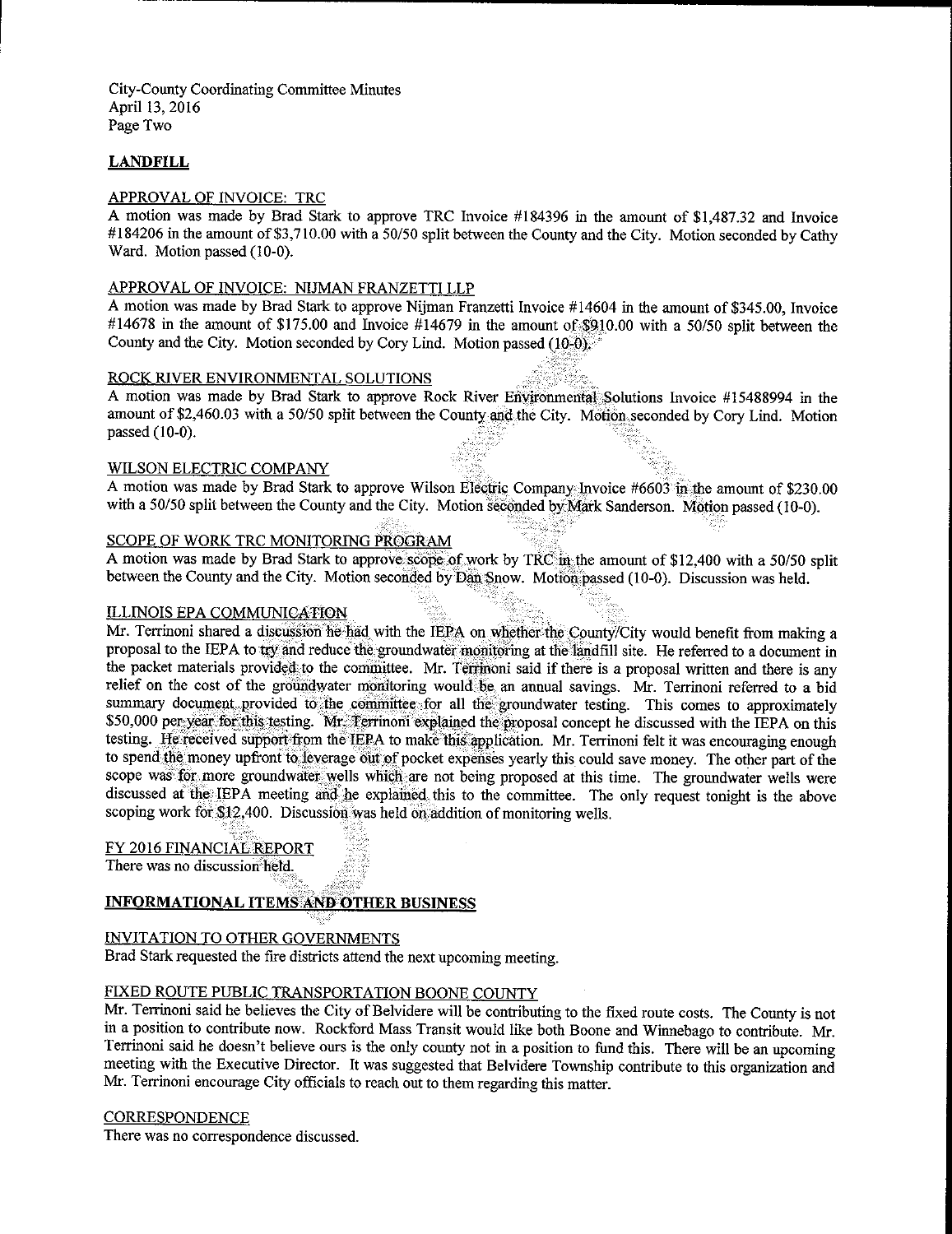City-County Coordinating Committee Minutes April 13, 2016 Page Three

#### PLANNING DEPARTMENT

Ms. Ward said she appreciates getting the planning department report in the packet of materials. She is requesting that the City planning department and the County planning department reports are submitted monthly to the committee. Ms. Ward said currently the County has Mr. Terrinom, Drew Bliss, other staff members in the Administration office and the GIS department and hired DeKalb County to help the County planning department. Ms. Ward spoke with Becky Tobin who said the County's share of the joint planning department last year was \$30,000 and this year it is \$50,000. She then discussed the consultant, Fehr Graham to assist with the county planning with <sup>a</sup> charge of\$ 1, 230 per week for <sup>10</sup> hours. She feels this will be a very costly. She then discussed her concerns about the railroad through the county with no one on staff with a planning degree to assist us and commented on this. Ms. Ward continued to discuss the upcoming meetings on the railroad. The Public Safety committee has agreed to bring the railroad topic to the County Board for discussion on moving forward with holding a special meeting of the County Board to discuss the railroad. Ms Ward continued to express her thoughts on this matter and commented on the signs in the County regarding the train:

#### GREAT LAKES BASIN RAILROAD

Ms. Ward discussed this topic above.

#### ANIMAL SERVICES BUILDING

Ms. Ward discussed an event Saturday night at the community building called "Dance your Tails off" to raise money for the new Animal Services and invited the committee to this event or to make a donation.

Brad Stark spoke regarding the planning department-report being submitted by the City of Belvidere and stated he is not sure what the point of the their report being submitted-to this committee would be as there is no longer a shared department and gave examples of why he doesn't think this is necessary. Ms. Ward disagreed as she didn't think it was a good idea to break away from the City and feels it is incumbent of the County to know what both the Ci County are doing. Wendy Frank said she would agree with Ms. Ward: Mr. Stark said he proposes then that we abolish the City government or the County government and make it one big happy family. Ms. Ward said that was ridiculous. Mr. Stark feels Ms. Ward cares more about City matters than County matters. Mr. Stark also said Ms. Ward took comments he made regarding the train out of context and editorialized it on social media. Ms. Ward and Mr. Stark continued to express their comments to each other; One of the City Alderman said he wasn't aware of the train until it hit the papers and the Mayor has attended all the same meetings as Chairman Walberg and he does not recall the Mayor ever mentioning anything regarding the train.

It was suggested to invite McHenry County to a committee meeting. Discussion was held on the various organizations the,County and surrounding Counties are involved in.

#### EXECUTIVE SESSION

There was no executive session held.

#### ADJOURNMENT

#### ADJOURN THE MEETING

A motion was made by Dan Snow to adjourn the meeting. Motion seconded by Kenny Freeman. Motion passed  $(10-0)$ . Meeting adjourned at 7:09 p.m.

Recorded by,

Julaine Drake Office Manager